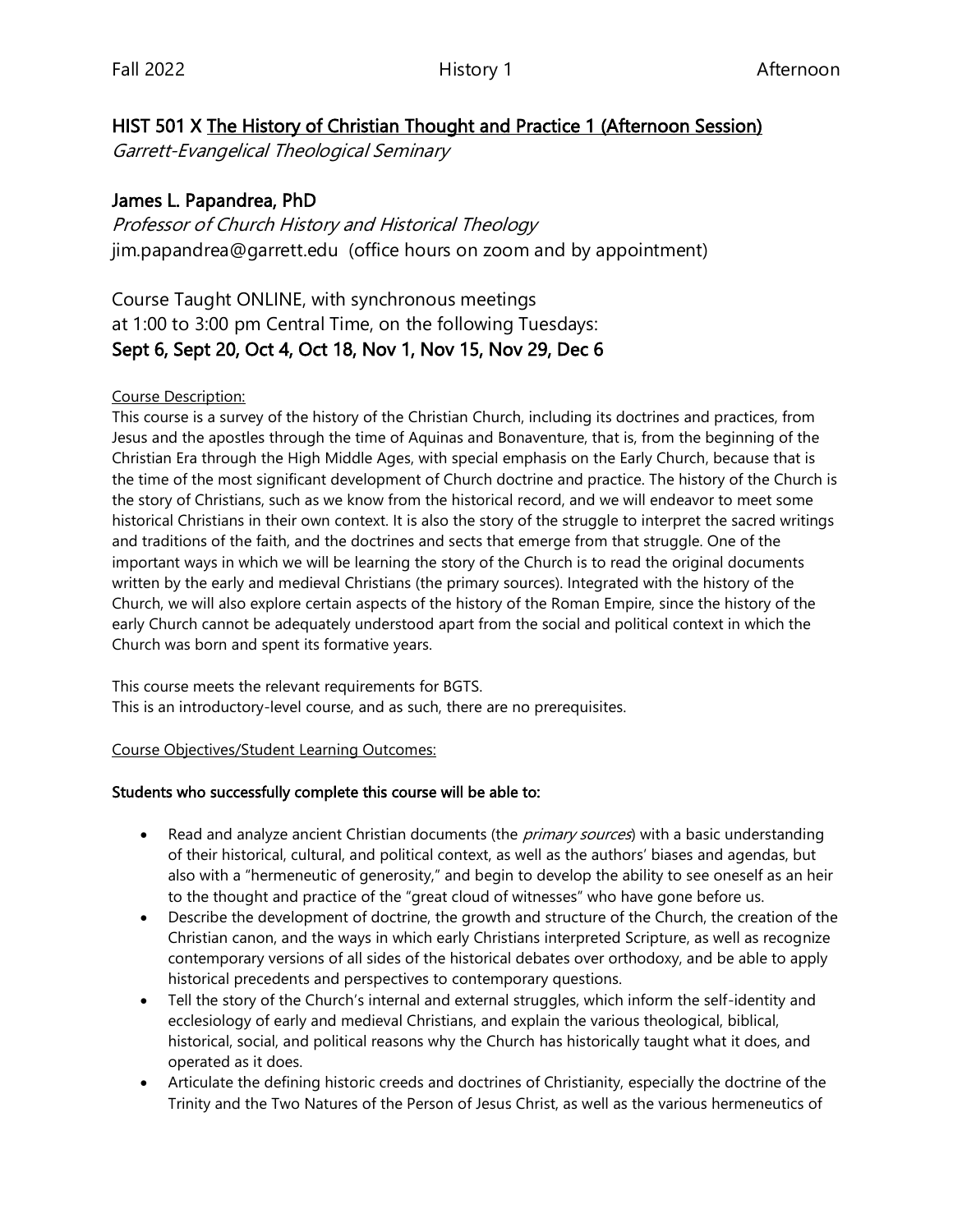atonement, in a way that would be understood by non-specialists, for example in an adult formation or preaching situation. Practice writing to articulate the concepts accurately.

- Dispel commonly held misconceptions about early and medieval Christianity and the Church.
- Incorporate early and medieval Christian devotional practices into personal and corporate worship.

### Course Requirements:

Reading; participation in all online synchronous discussion sessions; submitting written questions prior to each discussion session; and writing four essays of 1,500 words each. Due dates for each of the four essays are listed below in the schedule. Grades will be based on written assignments, with some participation component.

# Class Schedule & Topics:

9/6/22 - Orientation and Introduction 9/20/22 - UNIT 1: Attributes of God; The Emergence of the Church 10/4/22 - UNIT 2: The Apostolic Fathers; Early Worship and the Sacraments 10/11/22 – Essay #1 DUE (start writing after Unit 2 discussion) 10/18/22 - UNIT 3: The Apologists; Logos Christology 11/1/22 - UNIT 4: The Christian Canon and the New Testament; The Theologians 11/8/22 – Essay #2 DUE (start writing after Unit 4 discussion) 11/15/22 - UNIT 5: Early Ecclesiology; The Nicene Creed 11/22/22 – Essay #3 DUE (start writing after Unit 5 discussion) 11/29/22 - UNIT 6: The Church After Constantine; The Fifth Century Councils 12/6/22 - UNIT 7: The Filioque Controversy; "Theories" (Hermeneutics) of Atonement 12/13/22 – Essay #4 DUE (start writing after Unit 7 discussion)

# Required Textbooks (prices according to Amazon, as of March, 2022):

1) A Study Bible (Preferably one which includes the entire "Old Testament," that is, the Bible of the early/medieval Church, i.e., including the deuterocanonical books. [Note: The CEB, GNT, KJV/New KJV, and NIV/New NIV versions are NOT adequate translations for the study of Scripture or early Christianity.] If you already own an acceptable study Bible, you are not required to buy a new one. If not, the recommended study Bible is the New American Bible, Revised Edition (NABRE) ISBN: 978-1556652486 - \$17.88

2) Papandrea, James L. Reading the Church Fathers: A History of the Early Church and the Development of Doctrine (Revised and Expanded Second Edition, published by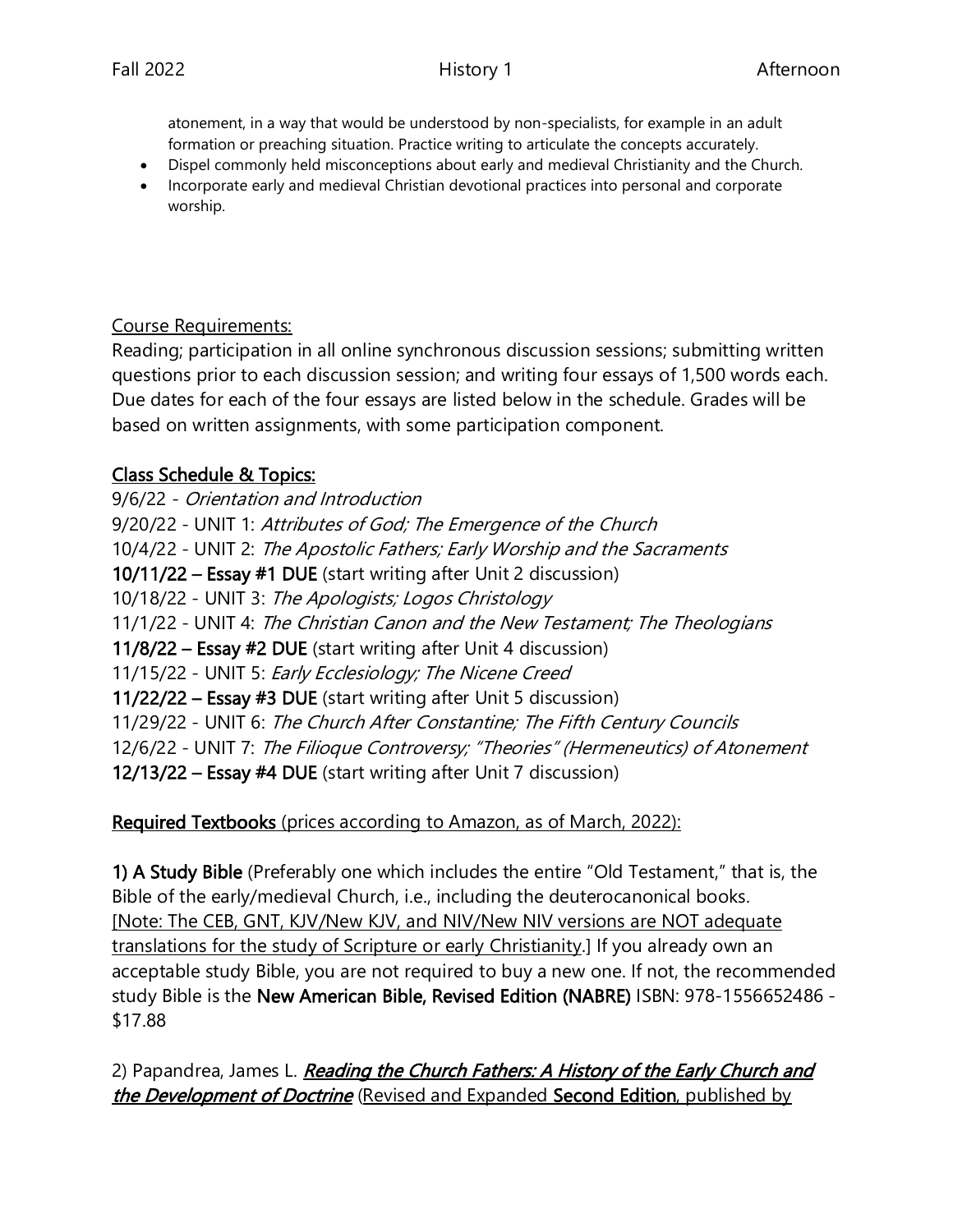Sophia Institute Press) ISBN: 978-1644136560 - \$21.95 [NOTE: Do NOT get the first edition of this book published by Paulist Press – this will be incomplete and not match the course schedule, syllabus, or course pack.]

3) Papandrea, James L. *Trinity 101: Father, Son, Holy Spirit* ISBN: 978-0764820823 -\$11.99

# 4) Rhee, Helen. *Loving the Poor, Saving the Rich: Wealth, Poverty and Early Christian* **Formation** ISBN: 978-0801048241 - \$32.00

5) The History 1 Course Pack: The Primary sources. as well as some articles, will be distributed as part of a PDF, which will also include a detailed course schedule and detailed instructions for the assignments. This will be emailed to students in the week prior to the beginning of the class. There are no reading assignments before the first class meeting, other than this syllabus.

Please note that **permission is not granted to record this course** or any discussions that take place during this course. No one is allowed to record video. An exception may be made for the recording of audio only, in the case of a necessary accommodation for a documented disability. Such accommodations can only be approved by Student Access personnel, in consultation with the professor, for students with disabilities under the ADA/Section 504. If any part of the course will be recorded for reasons of disability accommodation, all students will be informed that the course is being recorded, though the identity of the person for whom it is recorded will remain confidential. Resulting audio-recordings are for personal use only, they may not be shared, and are to be destroyed at the conclusion of the course.

If you believe that you have a disability which requires any kind of accommodations in order for you to receive equal access to the benefits of this course, please know that Garrett-Evangelical Theological Seminary is committed to providing the most accessible learning environment as possible for students with disabilities. Should you anticipate or experience disability-related barriers in the academic setting, please contact Student Access to move forward with the established accommodation process. Email: student.access@garrett.edu; phone: 847- 467-5530.

If you already have established accommodations with Student Access, please let the professor know as soon as possible, preferably within the first two weeks of the term, so we can work together to implement your disability accommodations. Disability information, including academic accommodations as part of a student's educational record, is confidential under FERPA regulations.